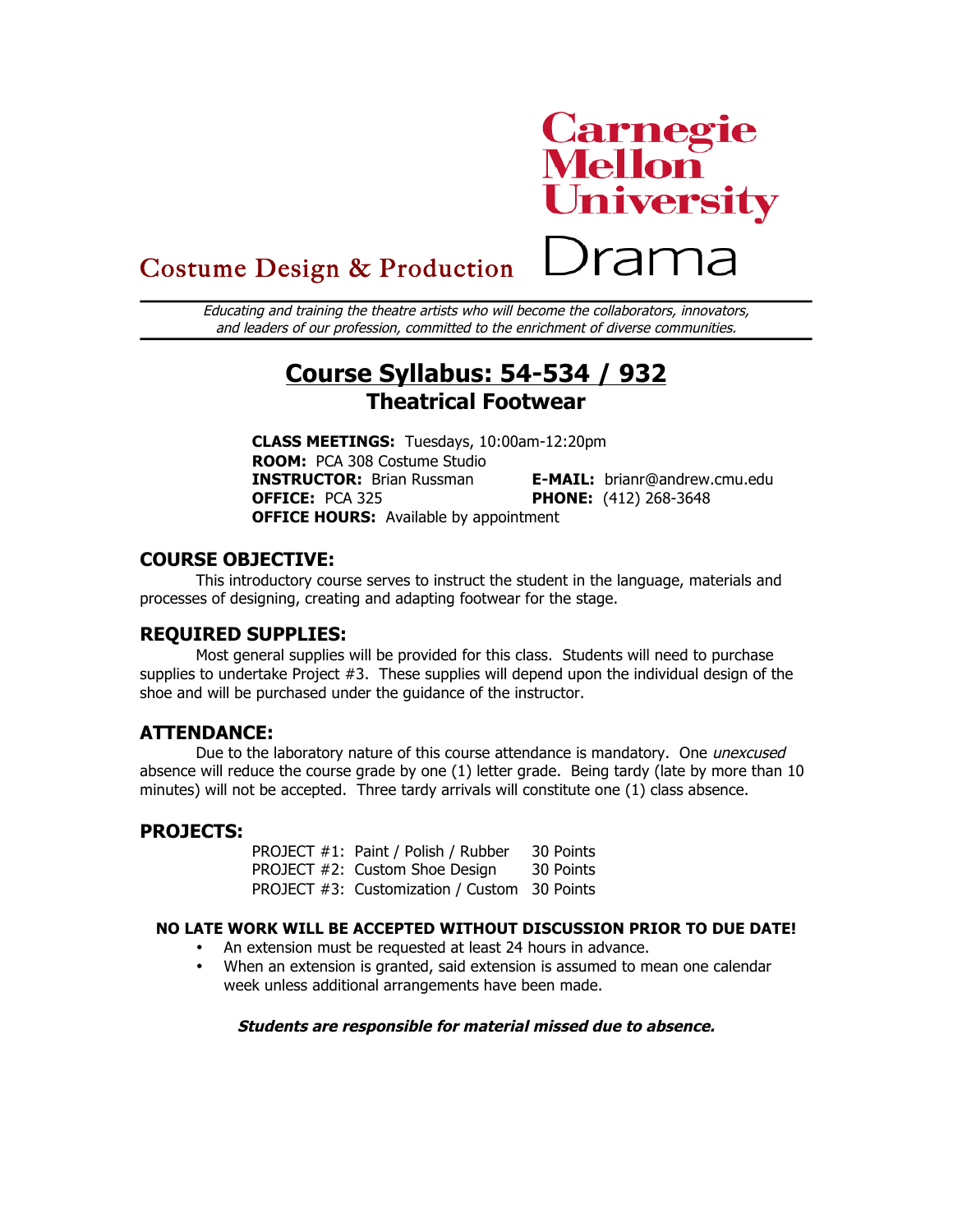#### **GRADING:**

All projects will be evaluated on three criteria: Mastery of Concepts, Demonstration of Skills, and Quality of Work. The student is expected to show development and proficiency in all areas as the class progresses.

Each project will be evaluated on a 30-point system for a semester total of 90 points. The 30 project points are broken down as follows:

| Mastery of Concepts:   | 10 points |
|------------------------|-----------|
| Application of Skills: | 10 points |
| Quality of Work:       | 10 points |

- Mastery of Concepts measures a student's comprehension of and ability to explain course content.
- Application of Skills is representative of a student's ability to apply course concepts.
- Quality of Work measures the student's work against professional standards.

| <b>Score</b> | <b>Mastery of Concepts</b>                          | <b>Application of Skills</b>  | <b>Quality of Work</b>    |
|--------------|-----------------------------------------------------|-------------------------------|---------------------------|
| 10           | Exceeds class presentation                          | Consistently properly         | Workmanship is at a level |
|              | and materials. Explains                             | selects and applies skills    | on par with the work      |
|              | and contextualizes                                  | and debugs skills for         | produced by professionals |
|              | concepts for peers.                                 | others.                       | in this industry          |
| 9            | Easily synthesizes and                              | Consistently applies proper   | Workmanship is            |
|              | explains concepts in                                | skills without mistakes and   | consistently of a high    |
|              | relation to topics and                              | recognizes errors in work     | enough standard to be     |
|              | applications.                                       | when encountered.             | considered professional.  |
| 8            | Correctly explains course                           | Usually applies proper skills | Workmanship overall can   |
|              | concepts with minimal                               | with minimal errors in        | be considered neat and    |
|              | mistakes.                                           | work. Skills need finesse.    | presentable.              |
| 7            | Usually explains course<br>concepts with occasional | Usually selects and applies   | Shows potential for       |
|              |                                                     | the proper skills and makes   | professional level        |
|              |                                                     | only occasional mistakes.     | workmanship through       |
|              | errors.                                             | Skills need work.             | specific examples.        |

#### **Evaluation Matrix**

Although not listed, scores of less than 7 may be assigned when appropriate in the view of the instructor. Reasons for these scores may be based on (but are not limited to) work of a standard not meeting minimum requirements, poor attitude, tardiness, absence, disregard to safety and shop protocols, undisciplined or unprofessional behavior, game play or sabotage of work, or frequent required reinforcement of concepts or procedures.

**\*\*Any student feeling they are not receiving adequate feedback** and wanting a private evaluation may make an appointment to receive one at any time during the semester. 

**Grades in the School of Drama measure a student's progress toward mastery in their field. Expectations of progress are defined within each option and for each level of the curriculum. In addition, the School of Drama expects its students to maintain a "B" average in their major area.**

| <b>POINTS:</b> | <b>GRADE:</b> |  |
|----------------|---------------|--|
| $81 - 90$      | А             |  |
| $72 - 80$      | в             |  |
| $63 - 71$      | C             |  |
| $54 - 62$      | D             |  |
| 53 and Below   | R             |  |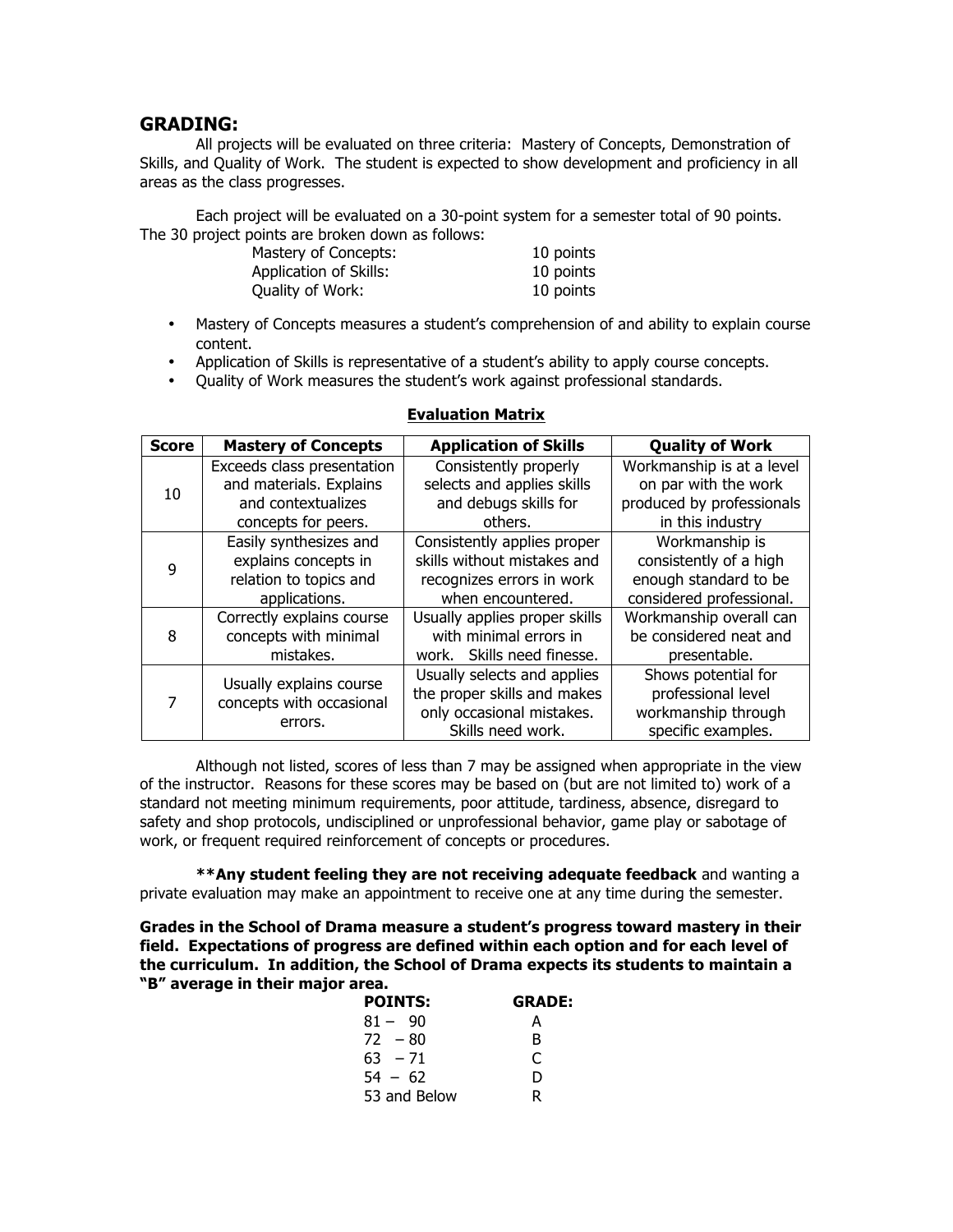- A Exceptional work that consistently exceeds the standard expected. Student shows diligence, mastery of techniques, puts forth excellent effort and has a strong growth trajectory.
- B Good work that meets the standard expected of students. Work shows the application of techniques with good effort and growth.
- C Satisfactory work that minimally meets the standard expected but does little to go beyond. The work shows average application of techniques, minimal effort, and little growth.
- D Passing. Work markedly below the standard. Student shows minimum effort or below, lack of focus and inability to apply techniques. There is no growth.
- R Failing Grade Student shows sub-par mastery of technique, presents a negative attitude and required course work is missing.

# **TAKE CARE OF YOURSELF**

Do your best to maintain a healthy lifestyle this semester by eating well, exercising, avoiding drugs and alcohol, getting enough sleep and taking some time to relax. This will help you to achieve your goals and cope with stress.

All of us benefit from support during times of struggle. You are not alone. There are many helpful resources available on campus and an important part of the college experience is learning how to ask for help. Asking for support sooner rather than later is often helpful.

If you or anyone you know experiences any academic stress, difficult life events, or feelings such as anxiety or depression, we strongly encourage you to seek supports.

#### **CaPS: 412-268-2922 Re:solve Crisis Network: 888-796-8266**

#### **If the situation is life threatening, call the police: On campus: CMU Police: 412-268-2323 Off Campus: 911**

#### **COLLEGE OF FINE ARTS PROFESSIONAL AND COMMUNITY STANDARDS:**

As a condition of enrollment in the College of Fine Arts, we expect you to positively contribute to the community in order to fully engage in the intellectual life at CFA. Classrooms, studios, rehearsal and performance spaces, exhibition venues, and off-campus curricular destinations are safe spaces for expression and self-identification. Students are expected to treat everyone with respect, regardless of race, country of origin, gender identity and expression, sexual orientation, disability, physical appearance, age, religion, political affiliation, or marital status. Lack of respect and harassment includes offensive comments related to any protected personal characteristic, deliberate intimidation, sustained disruption or speech, inappropriate physical contact, and unwelcome sexual attention. Violations of this agreement are subject to a response to be determined by the Heads of School and Associate Deans.